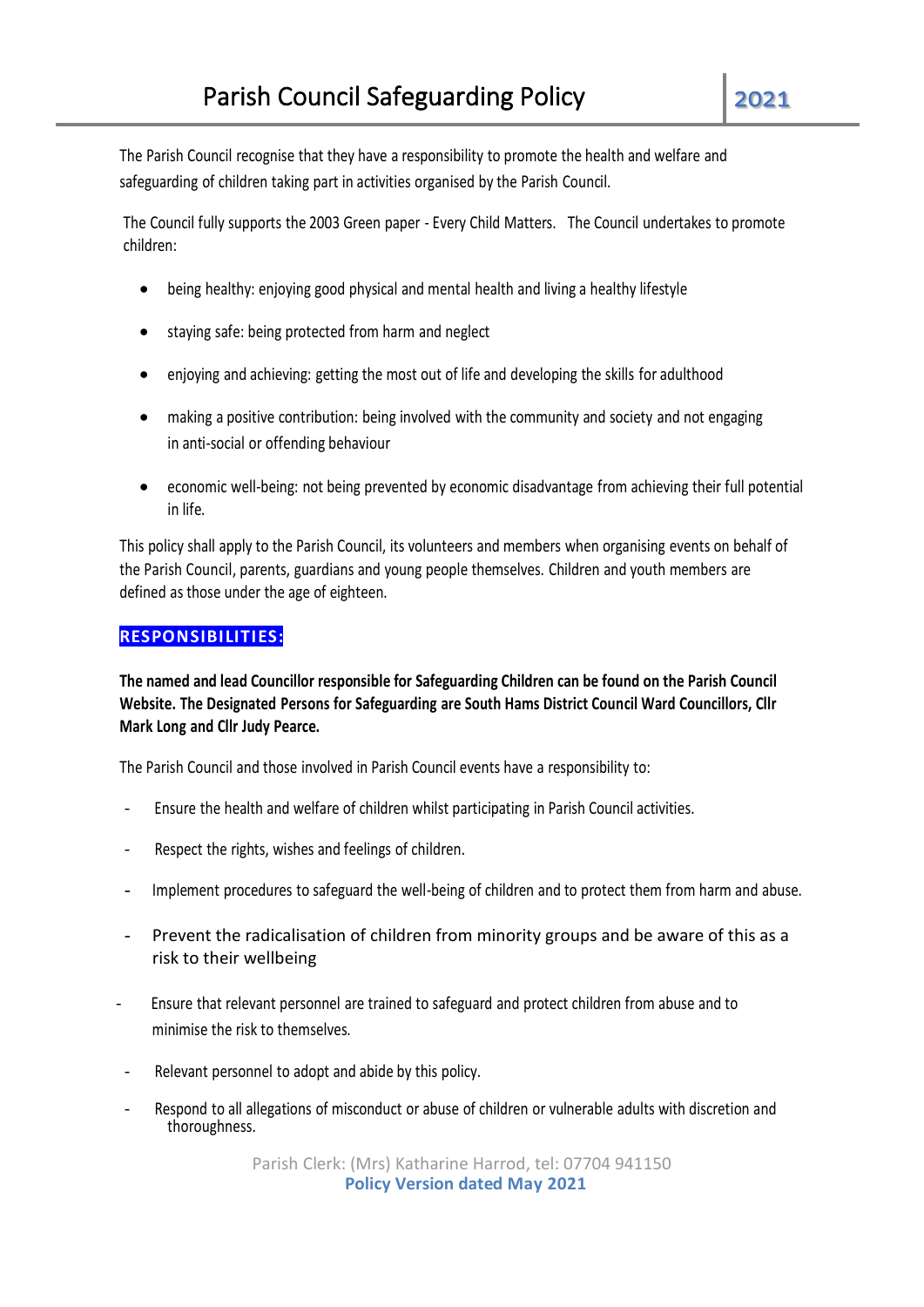Report any incidents or disclosures to the Designated Persons for Safeguarding.

## **PRINCIPLES:**

- The welfare and safeguarding of children is the primary concern.
- All children or vulnerable adults, regardless of their age, culture, disability, gender, racial origin, social background, religious belief or sexual identity have the right to protection from harm and abuse.
- It is the responsibility of all volunteers involved in/with the Parish Council to report any concerns to the Council.
- All incidents of alleged poor practice, misconduct and abuse must be taken seriously and responded to in a timely fashion and appropriately with the relevant authorities.
- The privacy of all persons involved must be respected but all information must be disclosed to the Designated Persons for Safeguarding. You must advise any informant of your inability to keep information 'secret'.

## **SUMMARY:**

The Parish Council takes child safeguarding very seriously. By promoting good practice and addressing the subjects of bullying, emotional, physical and sexual abuse, all members of the Parish Council are working to ensure that children and vulnerable adults will be able to pursue their chosen sport in a safe, happy and enjoyable environment.

*IT IS THE RESPONSIBILITY OF CHILD PROTECTION EXPERTS (WITHIN LOCAL AUTHORITIES) TO DETERMINE WHETHER OR NOT ABUSE HAS TAKEN PLACE, BUT IT IS EVERYONE'S RESPONSIBILITY TO REPORT CONCERNS.*

#### **PROCEDURES:**

## **GOOD PRACTICE:** *ALL SHOULD ADHERE TO THE FOLLOWING PRINCIPLES:*

• Ensure experience at Events is fun and enjoyable;; promote fairness, confront and deal with bullying and never condone rule violations or the use of prohibited substances.

- Be an excellent role model.
- Treat alll young people and vulnerable adults equally, this meansgiving both the more and less talented in a group similar attention, time, respect and dignity.

• Respect the developmental stage of each young person and place their welfare before winning, club or personal achievements. This means ensuring that the training intensity is appropriate to the physical, social

> Parish Clerk: (Mrs) Katharine Harrod, tel: 07704 941150 **Policy Version dated May 2021**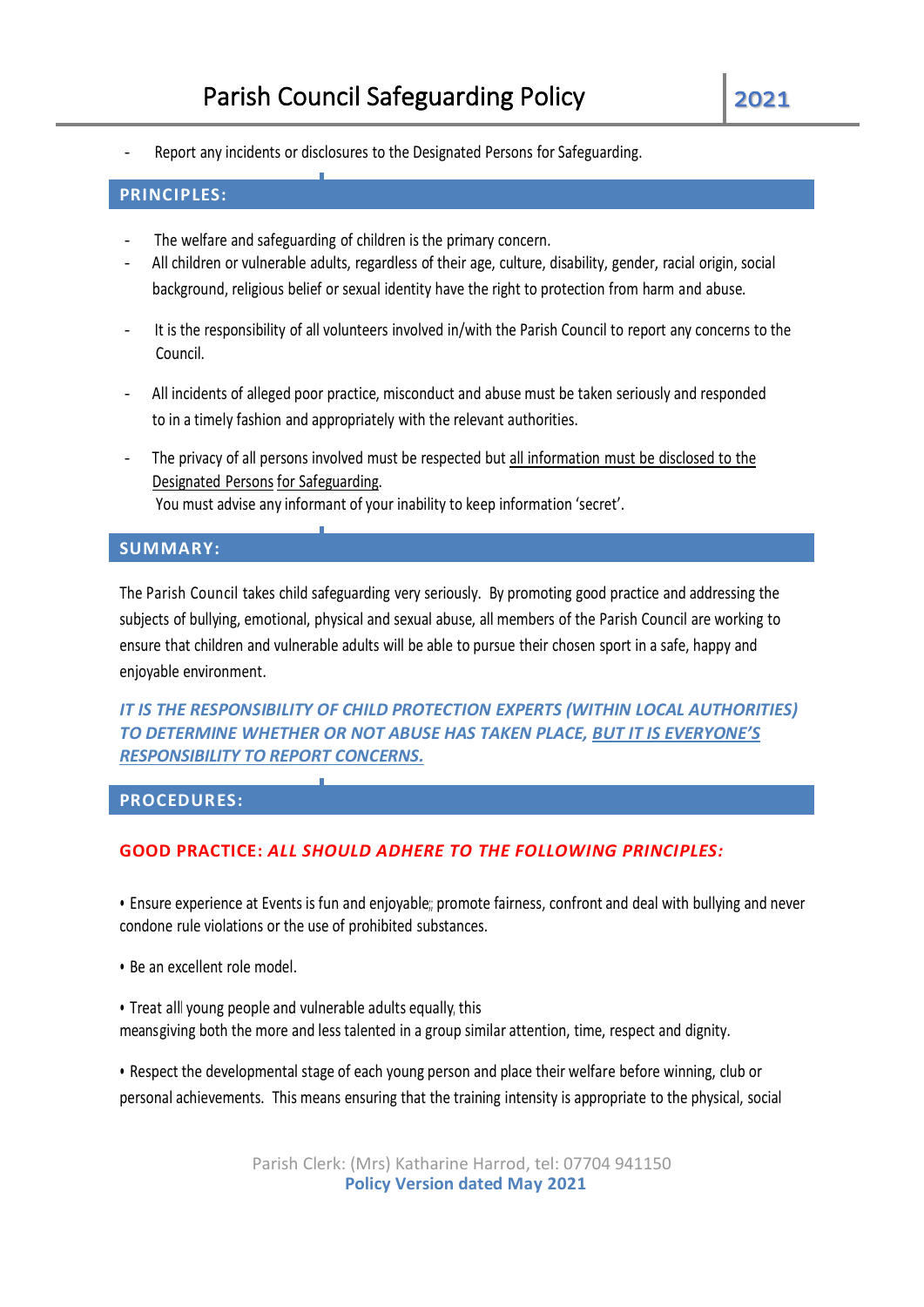and emotional development stage of the participant. Ensure training and competition schedules are based on the needs and interests of the child, not those of the parents, instructors or club.

• Wherever possible conduct all training and meetings in an open environment;; and endeavour to avoid oneto-one coaching in unobserved situations.

• Maintain a safe and appropriate relationship with participants; it is inappropriate to have an intimate relationship with a young person. One adult should never share a room with one young person. Occasionally situations may occur when a number of young people and adults share a common sleeping area i.e. Camp although this is not recommended. Always ensure

that parents' permission is gained in writing beforehand and participants are given an opportunity in advance to discuss this, air any concerns and agree the logistics of the sleeping arrangements.

• Build relationships based on mutual trust and respect in which young people are encouraged to take responsibility for their own development and decision-making. Avoid situations in which the instructor or team manager uses their position and power to dictate what the participant should and should not do.

• Avoid unnecessary physical contact with young people;; if contact is required in teaching technique, follow the specific guidelines laid down by that sport governing body.

• Ensure separate changing facilities are available for participants. Where supervision is required, involve parents whereverr possible and ensure that adults work in pairs.

• Communicate regularly with parents, involve them in decision-making and gain written consent for travel arrangements. Secure their consent in writing to act in loco parentis, if the need arises to give permission for the administration of emergency first aid and/or other medical treatment.

• Be aware of any medical conditions, food intolerances, existing injuries and medicines being taken. Keep a written record of any injury or accident that occurs, together with details of any treatment given. Ensure you are qualified and up to date in first aid or that there is someone with a first aid qualification in attendance.

• When participants travel away from home, ensure the guidance contained in the NSPCC publication: Safe Sports Events is understood and followed. In particular, if mixed teams are taken away; ensure they are accompanied by a male and female member of staff and safeguard them from the potential of same gender abuse. Adults should not enter children's rooms or invite children on their own into their own rooms. (If possible)

Report any concerns in regard to a child's health and wellbeing (including any suspicions of radicalisation) to the Parish Council. This should be done in written form, with a time and date attached and the child's own words should be used wherever possible. Do not make assumptions; ensure you state clearly what has occurred or what has been said.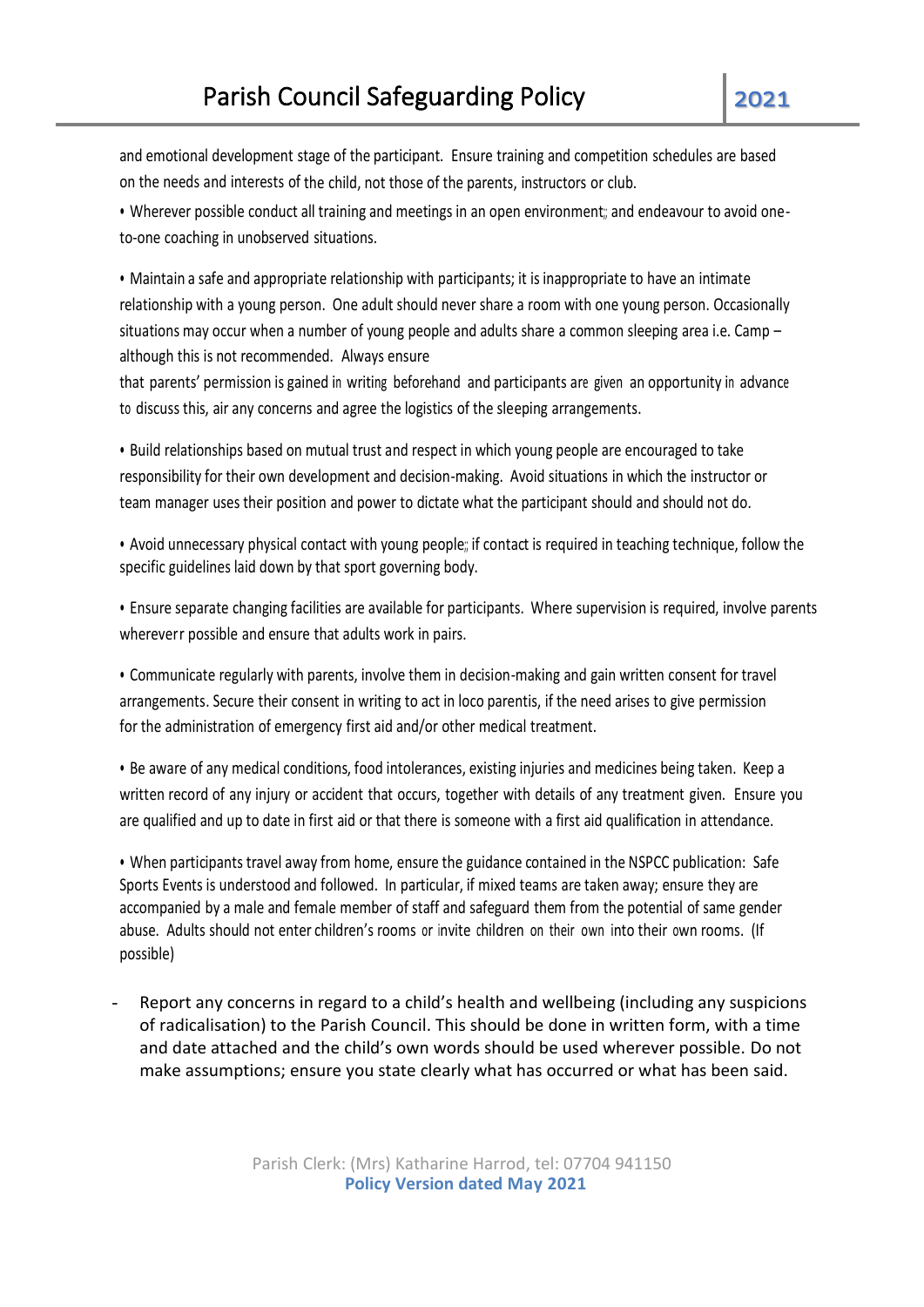## **POOR PRACTICE: THE FOLLOWING IS DEEMED TO CONSTITUTE POOR PRACTICE AND SHOULD BE AVOIDED BY ALL:**

- Avoid spending excessive amounts of time alone with one child away from the others.
- Avoid taking children to your home where they will be alone with you.
- Never engage in rough, physical or sexually provocative games, including horseplay.
- Never share a room with a child.
- Never allow or engage in any form of inappropriate touching.
- Never allow children to use inappropriate language unchallenged.
- Never make sexual suggestive comments to a child, even in fun.
- Never reduce a child to tears as a form of control.
- Never allow allegations made by a child to go unchallenged, unrecorded or not acted upon.
- Never do things of a personal nature for children or vulnerable adults that they can do for themselves.
- Never invite or allow children to stay with you at your home unsupervised.
- Taking children alone on car journeys.

If cases arise where these situations are unavoidable, they should only occur with the full knowledge and consent of the person in charge or the child's parent.

# **If any of the following incidents should occur, you should report them immediately to another member, make a written note of the event and inform parents of the incident:**

- If you accidentally hurt a participant.
- If a child seems distressed in any manner.
- If a child appears to be sexually aroused by your actions.
- If a child misunderstands or misinterprets something you have done.

• Maintain a safe and appropriate distance with participants;; do not allow an intimate relationship to develop and avoid horseplay and sexually suggestive language.

• Always work in an open environment; try to avoid private locations and/or one-to-one teaching in unobserved situations. This may be unavoidable, and effort should be made to ensure the instructor/pupil has a companion.

> Parish Clerk: (Mrs) Katharine Harrod, tel: 07704 941150 **Policy Version dated May 2021**